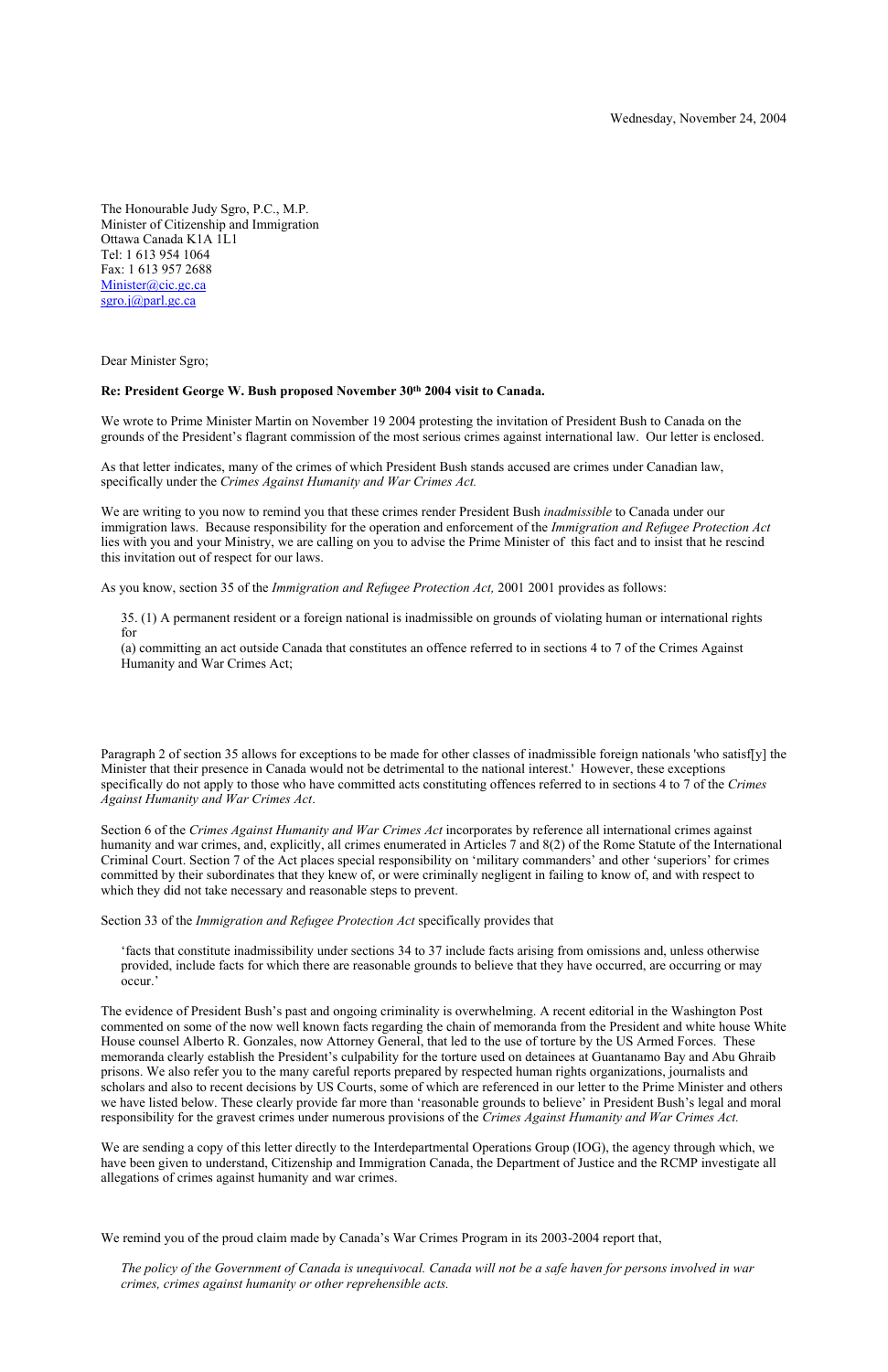The time is short before President Bush's intended visit, so we are asking that you or your representative meet with us immediately to explain the action you intend to fulfill your obligations under the *Immigration and Refugee Protection Act.*

Sincerely,

Michael Mandel and Gail Davidson

on behalf of Lawyers against the War (LAW) a Canada-based committee of jurists and others with members in thirteen countries.

cc. Interdepartmental Operations Group, war\_crimes-crimes\_de\_guerre@rcmp-grc.gc.ca

**Contacts:**

Michael Mandel, Professor, Osgoode Hall Law School, York University, 4700 Keele Street, Toronto, Ontario, M3J 1P3. Tel: 416 736-5039, Fax: 416-736-5736,

## Email: MMandel@osgoode.yorku.ca

Gail Davidson, Tel: 604 738 0338; Fax: 604 736 1175, Email: law@portal.ca *SELECTED LIST OF REPORTS DOCUMENTING CRIMES AGAINST HUMANITY AND WAR CRIMES FOR WHICH PRESIDENT BUSH IS CRIMINALLY REPSONSIBLE*

HUMAN RIGHTS WATCH, Report *Off Target: The Conduct of the War and Civilian Casualties in Iraq*  **http://hrw.org/reports/2003/usa1203/usa1203.pdf**

AMNESTY INTERNATIONAL Report, *UNITED STATES OF AMERICA Human dignity denied Torture and accountability in the 'war on terror'*  **http://hrw.org/reports/2003/usa1203/usa1203.pdf** MDE 16/11/2004 Iraq: Urgent action needed to prevent war crimes MDE 14/057/2004 12/11/2004 Iraq: Fears of serious violations of the rules of war in Falluja MDE 14/055/2004 04/11/2004 Iraq - Falluja: assurances needed for the protection of civilians MDE 14/049/2004 17/09/2004 Iraq: Urgent inquiry needed into civilian killings by US troops MDE 14/043/2004 30/07/2004 Iraq: Violence must stop - rule of law must prevail AMR 51/102/2004 18/06/2004 Iraq: Clarification needed on status of prisoners after 30 June Open letter to the Permanent Representative of the United States of America to the United Nations NWS 21/005/2004 28/05/2004 Iraq: Incommunicado detention/Fear of torture, Mohammad Jassem 'Abd al-'Issawi MDE 14/027/2004 28/05/2004 Open letter to state members of the Coalition in Iraq MDE 14/021/2004 11/05/2004 Iraq: Killings of civilians in Basra and al-'Amara MDE 14/007/2004 11/05/2004 Iraq: Civilians killed by UK Armed Forces and armed groups MDE 14/019/2004 07/05/2004 An open letter to President George W. Bush on the question of torture and cruel, inhuman or degrading treatment AMR 51/078/2004 07/05/2004 USA: Pattern of brutality and cruelty -- war crimes at Abu Ghraib ORG 10/004/2004 30/04/2004 Iraq: Torture not isolated -- independent investigations vital MDE 14/001/2004 04/03/2004 Iraq: Incommunicado detention/Fear of torture MDE 14/179/2003 20/11/2003 Iraq: Amnesty International seeks clarification on house demolitions by US troops in Iraq MDE 14/177/2003 MDE 14/101/2003 25/04/2003 Iraq: Stripped naked and humiliated by US soldiers MDE 14/078/2003 08/04/2003 Iraq: Civilians under fire. MDE 14/071/2003 08/04/2003 Iraq: Civilians under fire MDE 14/072/2003 03/04/2003 Iraq: Condemnation of British use of cluster bombs

IOR 41/011/2003 02/04/2003 Iraq: Use of cluster bombs -- Civilians pay the price IOR 41/010/2003 01/04/2003 Iraq: US must investigate civilian deaths MDE 14/058/2003 30/03/2003 Iraq: In the shadow of war: backlash against human rights MDE 14/056/2003 27/03/2003 Iraq: Risk to civilians if landmines and cluster bombs used MDE 14/045/2003 26/03/2003 Iraq: Fear of war crimes by both sides MDE 14/044/2003 26/03/2003 Iraq: Bombing of Iraqi state television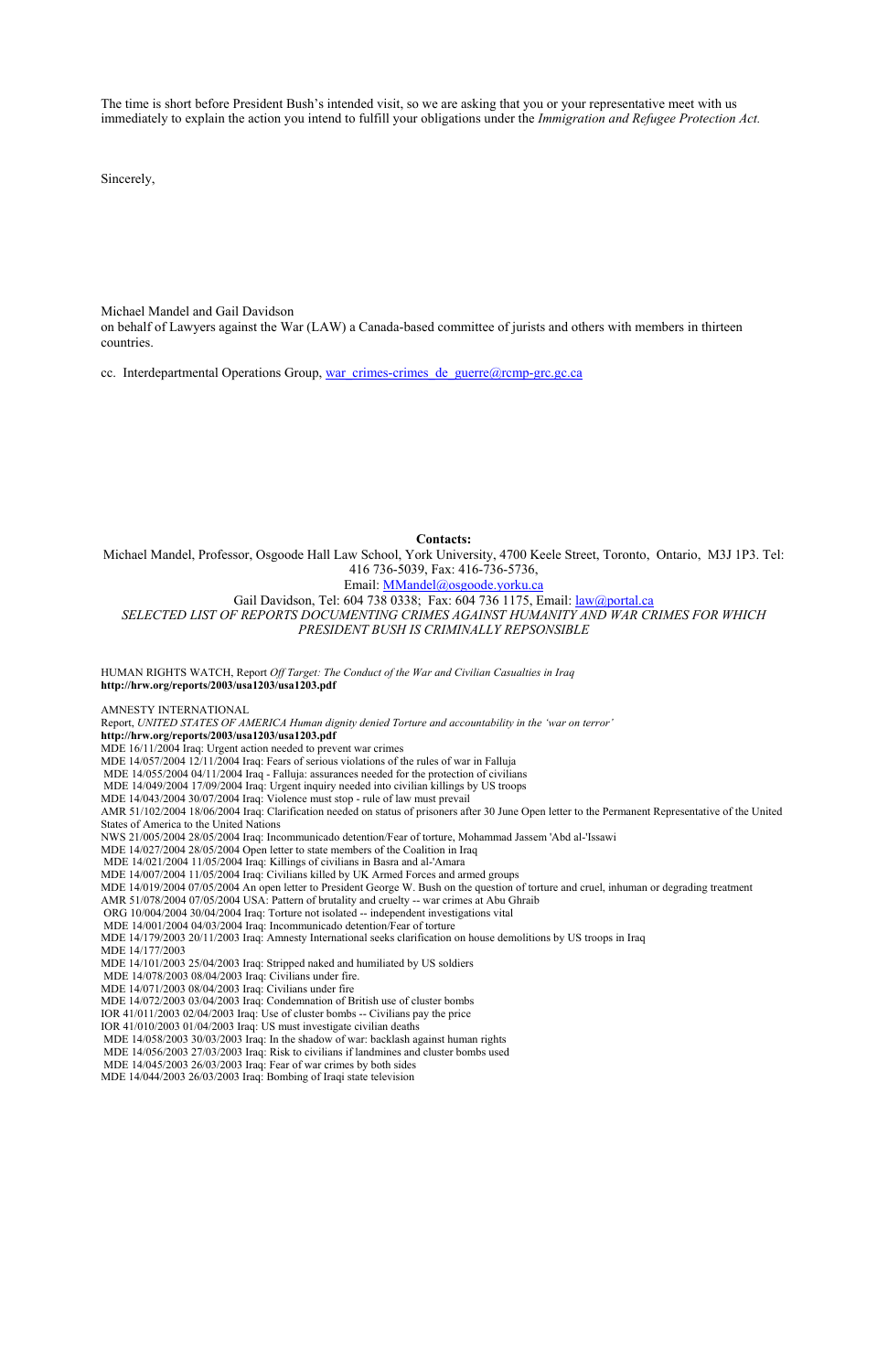### OFFENCES OUTSIDE CANADA

6. (1) Every person who, either before or after the coming into force of this section, commits outside Canada

… (b) a crime against humanity, or

(c) a war crime,

is guilty of an indictable offence and may be prosecuted for that offence in accordance with section 8.

(1.1) Every person who conspires or attempts to commit, is an accessory after the fact in relation to, or counsels in relation to, an offence referred to in subsection (1) is guilty of an indictable offence.

Punishment

(2) Every person who commits an offence under subsection (1) or (1.1)

(a) shall be sentenced to imprisonment for life, if an intentional killing forms the basis of the offence; and

(b) is liable to imprisonment for life, in any other case.

Definitions

(3) The definitions in this subsection apply in this section.

"crime against humanity" means murder, extermination, enslavement, deportation, imprisonment, torture, sexual violence, persecution or any other inhumane act or omission that is committed against any civilian population or any identifiable group and that, at the time and in the place of its commission, constitutes a crime against humanity according to customary international law or conventional international law or by virtue of its being criminal according to the general principles of law recognized by the community of nations, whether or not it constitutes a contravention of the law in force at the time and in the place of its commission.

…

"war crime" means an act or omission committed during an armed conflict that, at the time and in the place of its commission, constitutes a war crime according to customary international law or conventional international law applicable to armed conflicts, whether or not it constitutes a contravention of the law in force at the time and in the place of its commission.

(4) For greater certainty, crimes described in articles 6 and 7 and paragraph 2 of article 8 of the Rome Statute are, as of July 17, 1998, crimes according to customary international law, and may be crimes according to customary international law before that date. This does not limit or prejudice in any way the application of existing or developing rules of international law.

### ARTICLE 7

Crimes against humanity

1. For the purpose of this Statute, "crime against humanity" means any of the following acts when committed as part of a widespread or systematic attack directed against any civilian population, with knowledge of the attack: (a) murder;

…

(e) imprisonment or other severe deprivation of physical liberty in violation of fundamental rules of international law; (f) torture;

(g) rape, sexual slavery, enforced prostitution, forced pregnancy, enforced sterilization, or any other form of sexual violence of comparable gravity;

…

(i) enforced disappearance of persons;

(k) other inhumane acts of a similar character intentionally causing great suffering, or serious injury to body or to mental or physical health.

2. For the purpose of paragraph 1:

(a) "attack directed against any civilian population" means a course of conduct involving the multiple commission of acts referred to in paragraph 1 against any civilian population, pursuant to or in furtherance of a State or organizational policy to commit such attack;

…

(e) "torture" means the intentional infliction of severe pain or suffering, whether physical or mental, upon a person in the custody or under the control of the accused; except that torture shall not include pain or suffering arising only from, inherent in or incidental to, lawful sanctions;

… (i) "enforced disappearance of persons" means the arrest, detention or abduction of persons by, or with the authorization, support or acquiescence of, a State or a political organization, followed by a refusal to acknowledge that deprivation of freedom or to give information on the fate or whereabouts of those persons, with the intention of removing them from the protection of the law for a prolonged period of time.

# PARAGRAPH 2 OF ARTICLE 8

War crimes

2. For the purpose of this Statute, "war crimes" means:

(a) grave breaches of the Geneva Conventions of 12 August 1949, namely, any of the following acts against persons or property protected under the provisions of the relevant Geneva Convention:

(i) wilful killing;

(ii) torture or inhuman treatment, including biological experiments;

(iii) wilfully causing great suffering, or serious injury to body or health;

(iv) extensive destruction and appropriation of property, not justified by military necessity and carried out unlawfully and wantonly;

…

(vi) wilfully depriving a prisoner of war or other protected person of the rights of fair and regular trial;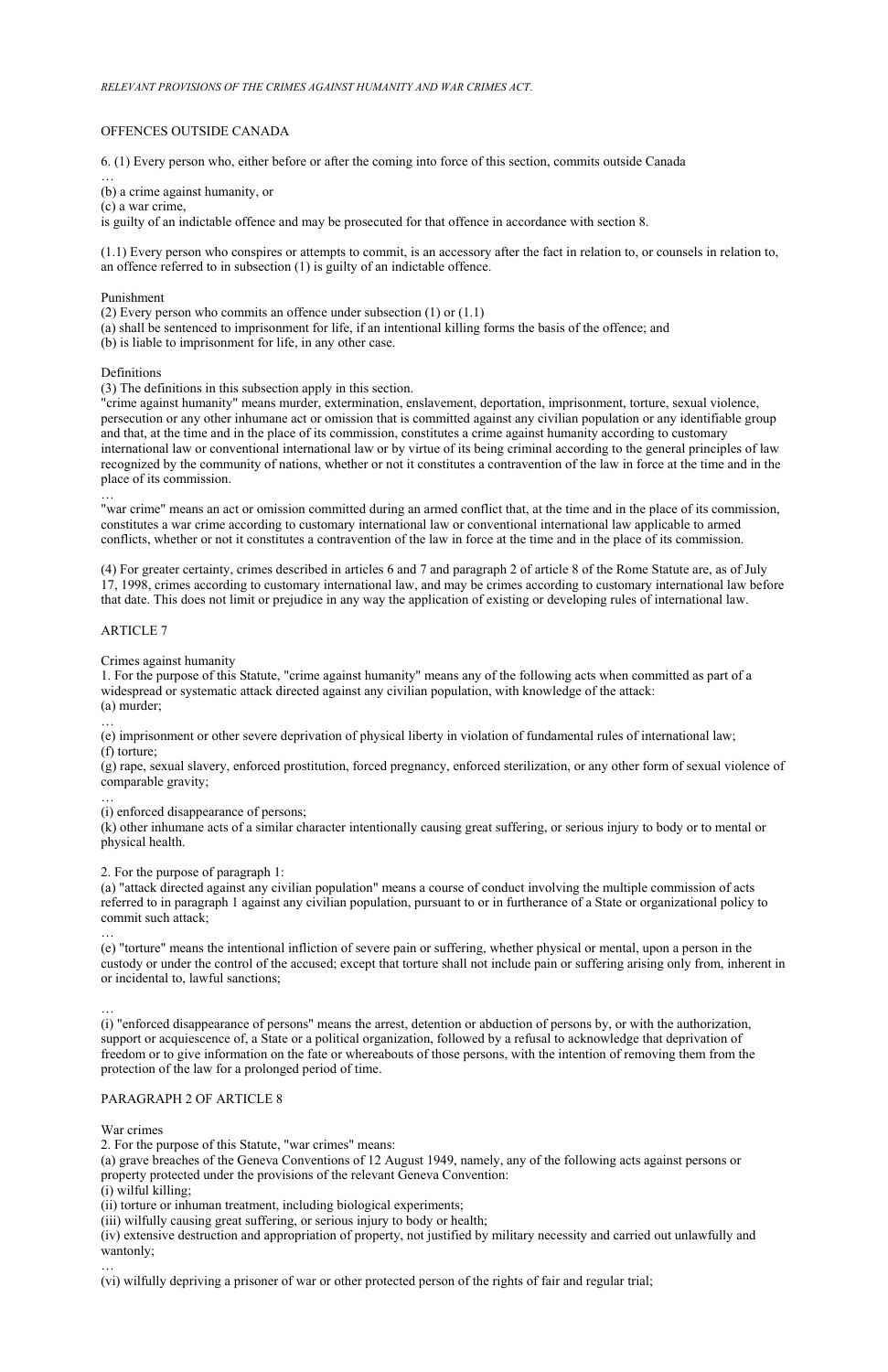(vii) unlawful deportation or transfer or unlawful confinement;

(b) other serious violations of the laws and customs applicable in international armed conflict, within the established framework of international law, namely, any of the following acts:

(i) intentionally directing attacks against the civilian population as such or against individual civilians not taking direct part in hostilities;

(ii) intentionally directing attacks against civilian objects, that is, objects which are not military objectives;

… (iv) intentionally launching an attack in the knowledge that such attack will cause incidental loss of life or injury to civilians or damage to civilian objects or widespread, long-term and severe damage to the natural environment which would be clearly excessive in relation to the concrete and direct overall military advantage anticipated;

… (vi) killing or wounding a combatant who, having laid down his arms or having no longer means of defence, has surrendered at discretion;

… (ix) intentionally directing attacks against buildings dedicated to religion, education, art, science or charitable purposes, historic monuments, hospitals and places where the sick and wounded are collected, provided they are not military objectives;

… (xi) killing or wounding treacherously individuals belonging to the hostile nation or army;

… (xiv) declaring abolished, suspended or inadmissible in a court of law the rights and actions of the nationals of the hostile party;

(i) intentionally directing attacks against the civilian population as such or against individual civilians not taking direct part in hostilities:

… (xxi) committing outrages upon personal dignity, in particular humiliating and degrading treatment;

… (xxv) intentionally using starvation of civilians as a method of warfare by depriving them of objects indispensable to their survival, including wilfully impeding relief supplies as provided for under the Geneva Conventions;

[As a result of Security Council Resolution 1546 of 8 June 2004, it is arguable that the conflict ceased as of that day to be 'of an international character'. In that case, crimes committed from that day forward would fall under the following provisions:]

(c) in the case of an armed conflict not of an international character, serious violations of article 3 common to the four Geneva Conventions of 12 August 1949, namely, any of the following acts committed against persons taking no active part in the hostilities, including members of armed forces who have laid down their arms and those placed hors de combat by sickness, wounds, detention or any other cause:

(i) violence to life and person, in particular murder of all kinds, mutilation, cruel treatment and torture;

(ii) committing outrages upon personal dignity, in particular humiliating and degrading treatment;

… (e) other serious violations of the laws and customs applicable in armed conflicts not of an international character, within the established framework of international law, namely, any of the following acts:

(ii) intentionally directing attacks against buildings, material, medical units and transport, and personnel using the distinctive emblems of the Geneva Conventions in conformity with international law;

… (iv) intentionally directing attacks against buildings dedicated to religion, education, art, science or charitable purposes, historic monuments, hospitals and places where the sick and wounded are collected, provided they are not military objectives;

… (vi) committing rape, sexual slavery, enforced prostitution, forced pregnancy, as defined in article 7, paragraph 2(f), enforced sterilization, and any other form of sexual violence also constituting a serious violation of article 3 common to the four Geneva Conventions;

… (ix) killing or wounding treacherously a combatant adversary;

… (f) paragraph 2(e) applies to armed conflicts not of an international character and thus does not apply to situations of internal disturbances and tensions, such as riots, isolated and sporadic acts of violence or other acts of a similar nature. It applies to armed conflicts that take place in the territory of a State when there is protracted armed conflict between governmental authorities and organized armed groups or between such groups.

[President Bush's 'command responsibility derives from the following provisions of Section 6 of the Crimes Against Humanity and War Crimes Act:]

Breach of responsibility by military commander

7. (1) A military commander commits an indictable offence if

(a) the military commander, outside Canada,

(i) fails to exercise control properly over a person under their effective command and control or effective authority and control, and as a result the person commits an offence under section 4, or

(ii) fails, before or after the coming into force of this section, to exercise control properly over a person under their effective command and control or effective authority and control, and as a result the person commits an offence under section 6; (b) the military commander knows, or is criminally negligent in failing to know, that the person is about to commit or is committing such an offence; and

(c) the military commander subsequently

(i) fails to take, as soon as practicable, all necessary and reasonable measures within their power to prevent or repress the commission of the offence, or the further commission of offences under section 4 or 6, or

(ii) fails to take, as soon as practicable, all necessary and reasonable measures within their power to submit the matter to the competent authorities for investigation and prosecution.